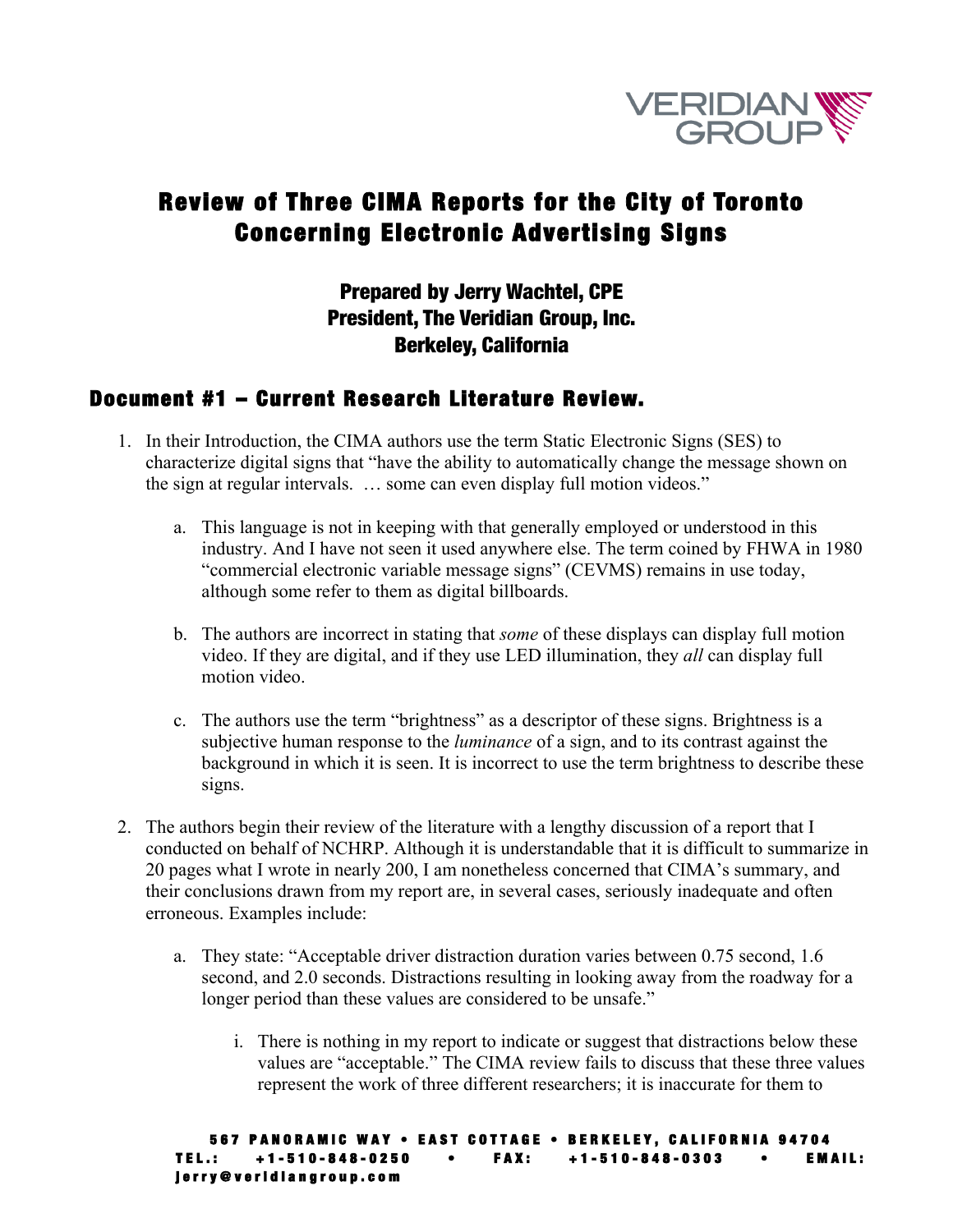- ii. Their statement that "looking away from the roadway ahead for a period longer than two seconds almost doubles the risks of a collision or near collision" is also incorrect. The correct value is a factor of 2.8.
- b. The CIMA authors state: "the concept of 'spare attentional capacity' has "been used by the outdoor advertising industry to minimize the impacts of distractions caused by advertising on road safety." There is nothing in my report to suggest this, and the evidence shows that is clearly untrue. In fact, quite the opposite is the case. Advertisers seek to place their digital billboards adjacent to roadway sections with the highest density of traffic, at the apex of vertical and horizontal curves, and near interchanges – all so that their advertising can be observed by as many drivers as possible. These areas are typically those in which the drivers' task demands are at their highest.
- c. CIMA summarizes a section of my report as follows: "Studies should not only look at the mean number and duration of distractions. They should also include an analysis of the greatest number of distractions and the longest duration of glances." This is a mischaracterization of what I wrote. I was discussing the work of Horrey and Wickens who recommended that "the tails of the distribution" (e.g. standard deviations beyond the mean sufficient to accommodate the  $15<sup>th</sup>$  and  $85<sup>th</sup>$  percentile driver) should be addressed in such studies.
- d. Their discussion of "information presentation" and its potential effect on distraction was described as being "beyond the scope of the report, and possible, outside the authority of regulators." As written, this paragraph makes little sense since the CIMA authors do not describe what I meant by information presentation. This discussion in my report specifically addressed characteristics of the display such as letter, number, and character size, font, figure-ground contrast, etc. In other words, information presentation as used in my report meant the manner in which the information to be conveyed on the billboard was visually presented on that billboard. In the U.S., it is possible that action by a government agency to regulate such aspects of a display could tread on issues of freedom of speech. This issue was discussed at length in my report – hence, it was not "beyond the scope of the report," as CIMA stated, and it can only be understood to be potentially "outside the authority of regulators" for the reasons described herein.
- e. CIMA states: "Roadway authorities may consider granting permits for shorter periods … and require the permits to be renewed regularly." Taken out of context as this is makes this statement essentially meaningless. It must be read in the context that the most typical current practice in the U.S. is for local jurisdictions to grant a permit for a billboard with no time restriction, provided that the required fees and/or taxes are paid. In other words, current practice allows, once a billboard has been approved, that it remains in conformance in perpetuity. As a result, any need for the authority to remove or relocate the billboard (due, for example, to road widening or demonstrated safety concerns) results in the authority having to pay the billboard owner huge sums of money. (A recent case in the State of Minnesota required that the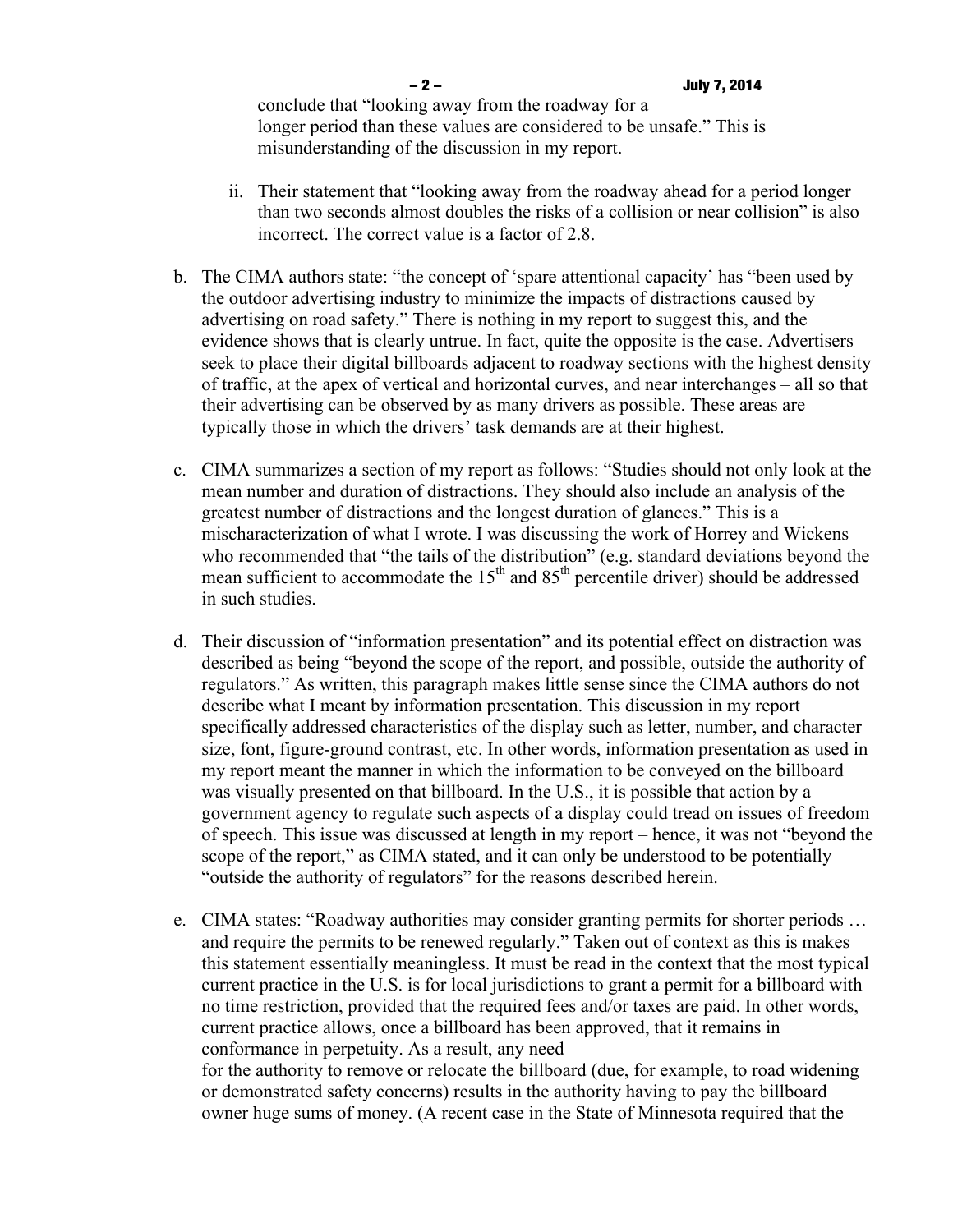### – 3 – July 7, 2014

State pay the billboard owner \$4.3 million as a result of its necessary relocation due to a road-widening project). The point made in my report was that certain U.S. jurisdictions have foreseen the potential for such problems and, as a result, have established a system whereby a billboard owner must apply for, and be granted an operating permit for a specified time period. At the end of this period, the billboard owner must reapply or the sign automatically becomes non-conforming. This simple change to the permitting process may save local jurisdictions large sums of money as well as the litigation that typically accompanies it, should there be a need or desire to remove or relocate that billboard in the future.

- f. There are several other examples in which the CIMA authors either misunderstood my report or mischaracterized it, perhaps due to their effort to summarize it briefly.
- 3. After a discussion of my NCHRP study, the authors discuss their review of several additional studies. With the exception of the Dukic, et al study (discussed in CIMA's Section 3.7), I am insufficiently familiar with some of the other studies discussed to comment on the CIMA review. However, with regard to the Dukic study, the reviewers did not report that the billboards studied in Sweden had been erected as part of a trial, and that, as a result of this study and a companion study performed by the same authors, the Swedish government ended the trial and had the billboards removed.
- 4. In their "Conclusions" section, the authors praise the Hawkins, et. al, study. And although I agree that the study was well done methodologically and statistically, there is one serious, overarching flaw in the study that the CIMA authors do not discuss, and another case in which the CIMA team made a statement that is in direct contradiction to the Hawkins study findings. These are serious issues that call into question the thoroughness of the CIMA work.
	- a. First, the Hawkins study was sponsored by the on-premise signage industry, and this organization put the researchers in touch with a number of sign companies. It was these sign companies, not the researchers, who selected the signs to be studied. In fact, the researchers never saw the signs they studied (either in person or via photographs). Why is this important? Because it is not unlikely that the sign companies selected those signs that they knew had the least possible visual or attention-getting impact on the drivers who passed them.
	- b. The CIMA authors state, in their review of the Hawkins study: "… it was found that the following attributes do not have a statistically significant impact on the means of safety indexes: sign colours, sign dimensions, and type of business advertised." This is a disturbing statement given that the Hawkins study did not evaluate any of these sign characteristics, and certainly did not represent that they did or did not have an impact. In fact, in the "Summary and Conclusions" section of the Hawkins study, the authors discuss the need for future research. They state, in part: "… it may be of interest to examine whether or not the index varies as a function of sign characteristics, such as color, size, content, and type of business, or the characteristics of the crash, such as collision type, severity, and age of the driver (especially older drivers) among others."
- 5. There are a number of other relevant studies about static and dynamic billboards that have been conducted and reported since 2009 and prior to the issuance of the CIMA report (which is dated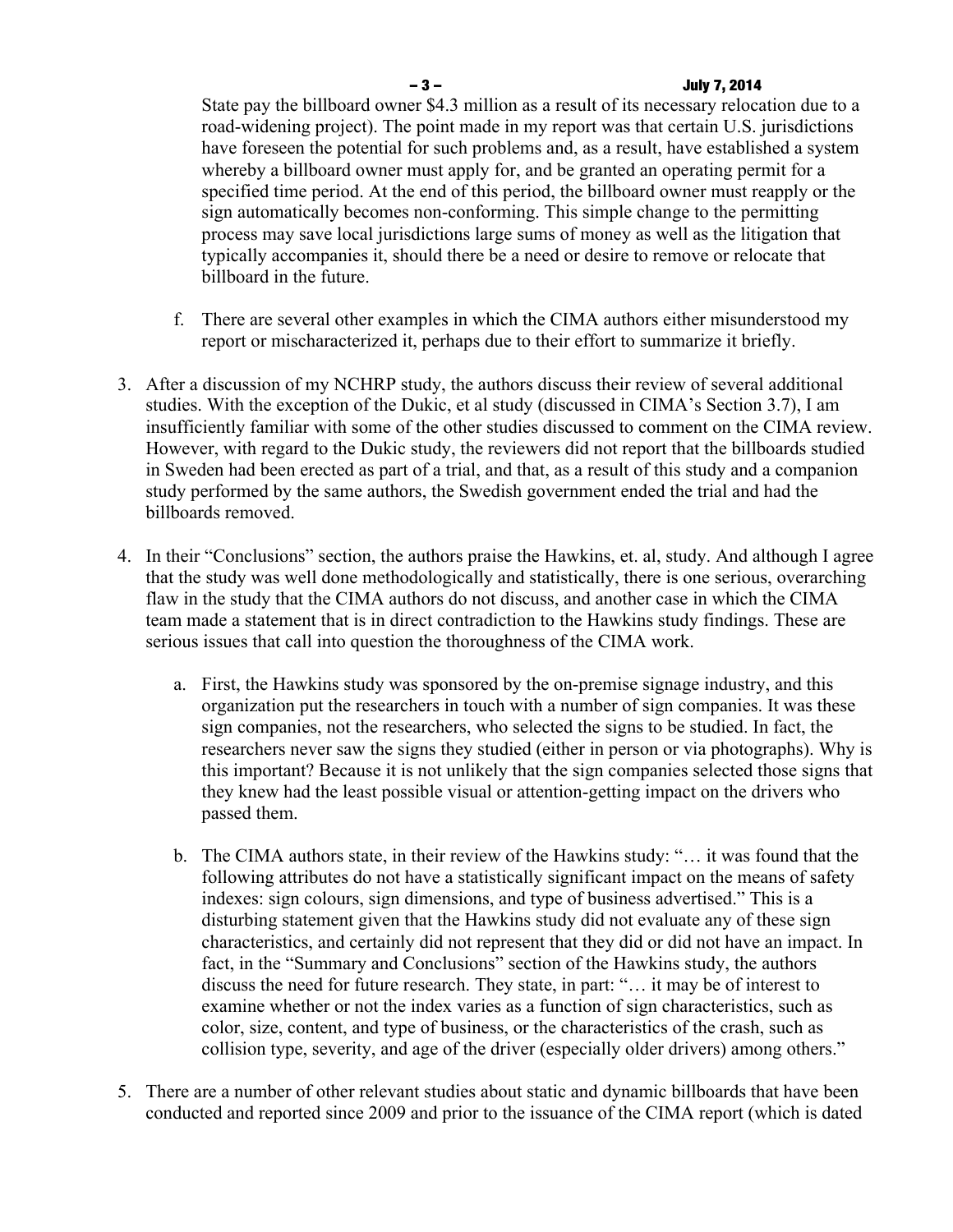September 13, 2013) that were not addressed in the CIMA review. These studies include:

- a. Backer-Grøndahl, A., & Sagberg, F. (2009). "Relative crash involvement risk associated with different sources of driver distraction." Presented at the First international Conference on Driver Distraction and Inattention. Gothenburg, Sweden: Chalmers University.
- b. Chan, E., Pradhan, AK, Knodler, MA, Jr., Pollatsek, A. & Fisher, DL. (2008). "Empirical Evaluation on a Driving Simulator of the Effect of Distractions Inside and Outside the Vehicle on Drivers' Eye Behaviors," Washington, DC: 87th Annual Meeting of the Transportation Research Board of the National Academies.
- c. Divekar, G., Pradhan, AK, Pollatsek, A., & Fisher, DL. (2013). "External Distractions": Evaluations of their effect on younger novice and experienced drivers' behavior and vehicle control." Transportation Research Record, Journal of the Transportation Research Board No. 2321. Washington, DC: Transportation Research Board of the National Academies.
- d. Edquist, J., Horberry, T., Hosking, S. & Johnston, I. (2011). "Advertising billboards impair change detection in road scenes." Paper presented at the 2011 Australasian Road Safety Research, Education & Policing Conference.
- e. Gitelman, V., Zaidel, D., & Doveh, E. (2012). "Influence of Billboards on Driving Behavior and Road Safety," Presented at: Fifth International Conference on Traffic and Transportation Psychology. Groningen, The Netherlands: University of Groningen.
- f. Horberry, T., Regan, MA, & Edquist, J. (2009). Driver Distraction from Roadside Advertising: The clash of road safety evidence, highway authority guidelines, and commercial advertising pressure. Downloaded from the web at: https://document.chalmers.se/download?docid=653291678
- g. Milloy, SL; and Caird, JK. (2011). "External Driver Distractions: The Effects of Video Billboards and Wind Farms on Driver Performance." Published in: *Handbook of Driving Simulation for Engineering, Medicine and Psychology.* Edited by: D.L. Fisher, M. Rizzo, J.K. Caird, & J.D. Lee. Boca Raton: CRC Press.
- h. Roberts, P., Boddington, K., & Rodwell, L. (2013). Impact of Roadside Advertising on Road Safety. Austroads Road Research Report: Publication No. AP-R420-13. City: Australia, ARRB Group.
- i. Young, MS, Mahfoud, JM, Stanton, N. Salmon, PM, Jenkins, DP & Walker, GH. (2009). "Conflicts of Interest: The implications of roadside advertising for driver attention." *Transportation Research Part F: Traffic Psychology and Behaviour, Vol. 12*(5), 381-388.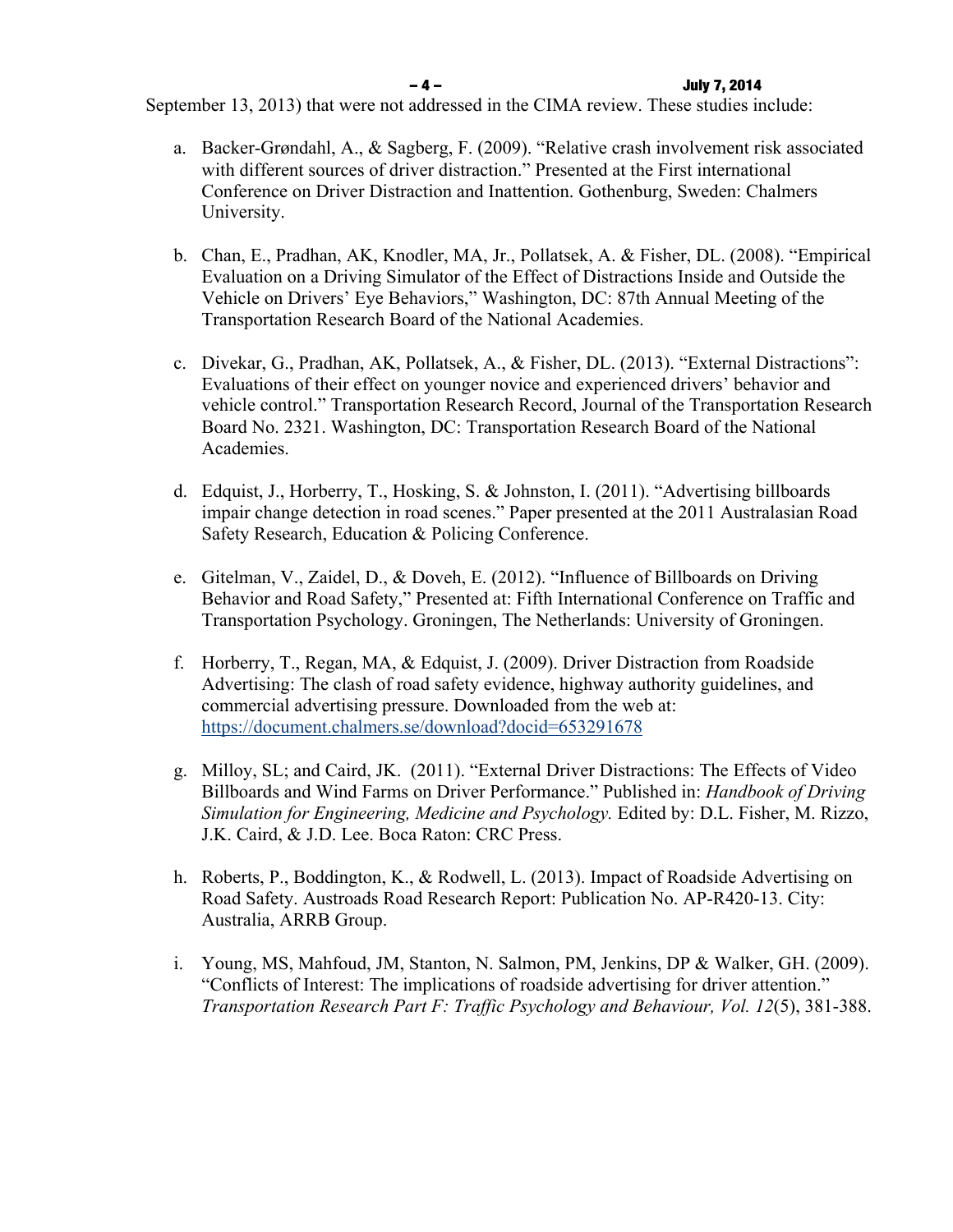### – 5 – July 7, 2014

It is unfortunate that the CIMA authors did not include these studies in their review. Reviews of these articles may be found in a paper that I prepared for presentation to the American Association of State Highway and Transportation Officials in 2013.<sup>1</sup>

It should also be noted that at least two studies have been published on this subject subsequent to the issuance of the CIMA report. These include a well-controlled study performed in Denmark<sup>2</sup>, and a seriously flawed study<sup>3</sup> undertaken by the Federal Highway Administration (FHWA) in the U.S. Peer reviews of the latter will be forthcoming within the next several weeks.

## Document #2 – Before/After Collision Analysis at Signalized Intersection.

- 1. Although I have no disagreement with the statistical approach used in this study, I must point out why post-hoc statistical analyses of traffic collisions, particularly collisions that may result, in part, from driver inattention or distraction, are challenging to perform, and why the findings, regardless of methodological approach, are often of questionable value.
	- a. I am not familiar with the traffic collision investigation and reporting process in Canada. I can say, however that in the U.S., the vast majority of traffic collisions are never reported to law enforcement (NHTSA indicates that as many as 80% of crashes are never reported) and hence do not appear in data bases that are used for subsequent analysis. This is particularly true for collisions in which there is no loss of life, severe injuries, or significant property damage. The reasons are straightforward:
		- i. Drivers do not want to incur points on their driver's license, which might be assigned to them if they are found to be at fault.
		- ii. Drivers are fearful of an increase in their automobile insurance rates, or, worse, being dropped from coverage by their insurance company.
	- b. Particularly with regard to collisions involving inattention or distraction, drivers may actually be unaware that they had taken their eyes off the road for a period of time sufficient to contribute to a collision. Conversely, if a driver *is* aware that s/he was distracted, s/he may be unwilling to admit this for fear of adverse consequences.
	- c. Collisions are not only rare events (typically measured in the number of collisions per millions of vehicle miles traveled), but most collisions have multiple causes, the absence of any one of which could have resulted in the collision having been avoided. In the landmark "100 car study" (actually a series of studies) performed by the Virginia Tech Transportation Institute (VTTI) on behalf of the National Highway Traffic Safety

<sup>&</sup>lt;sup>1</sup> "Compendium of Recent Research Studies on Distraction from Digital Signs," by Jerry Wachtel, The Veridian Group, Inc., June 2013.

<sup>&</sup>lt;sup>2</sup> "Roadside Advertising Affects Driver Attention and Road Safety." *Proceedings of the 3<sup>rd</sup> International Conference on Driver Distraction and Inattention,* September 2013, Gothenburg, Sweden.

<sup>&</sup>lt;sup>3</sup> "Driver Visual Behavior in the Presence of Commercial Electronic Variable Message Signs (CEVMS), September 2012. U.S. Department of Transportation, Federal Highway Administration. Accessed from the web at: http://www.fhwa.dot.gov/real\_estate/practitioners/oac/visual\_behavior\_report/final/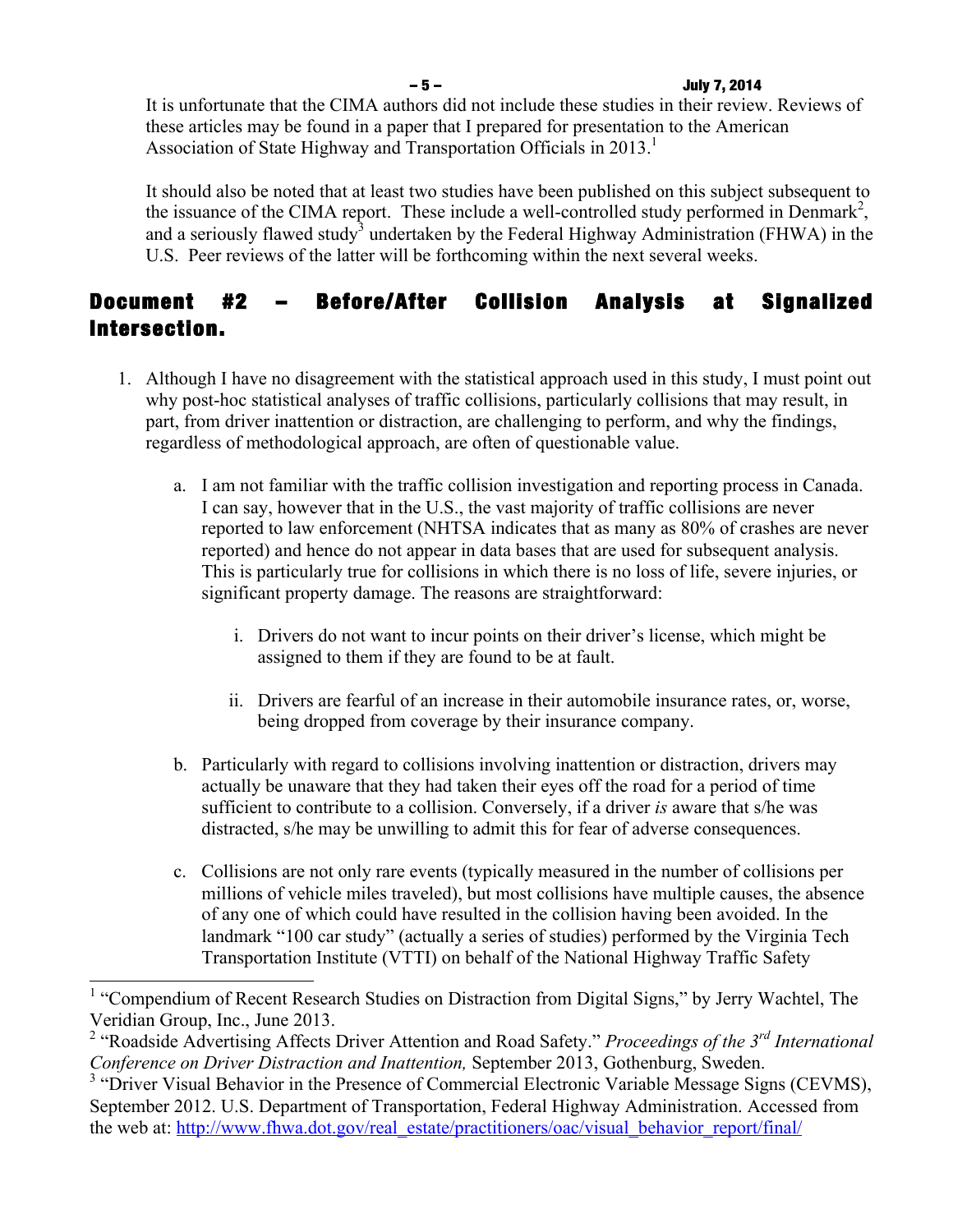#### – 6 – July 7, 2014

Administration (NHTSA), the researchers found that it was necessary to include "near misses" within their collision database in order to achieve statistical significance in their findings. The research team found, in addition, that such near misses demonstrated all of the same factors that led to actual collisions, with the single exception that one or more of the drivers managed to take some action at the last moment to avoid the collision. Unfortunately, when performing a statistical analysis of a traffic collision database, near misses are, by definition, excluded, and thus it becomes less likely that statistically significant results will be found. Capturing near miss data, and merging this data set with the collision database would have been enlightening, but was not possible with the research methodology employed.

- 2. There are a number of aspects of the research methods used that seem puzzling at best, and are potentially of serious concern as they may affect the reported findings.
	- a. The original data used by the CIMA researchers, and provided to them by the City, appears questionable. For example, how is it possible that traffic volume counts for pedestrians and for the major and minor legs of the intersection were identical for all three treatment sites, and identical for all four comparison sites at the Sheppard Ave E and Warden Ave sites. Did the research team question these statistics? They made no attempt to explain them.
	- b. There is no discussion about the studied sign itself, including characteristics such as its luminance or the frequency with which its message changed (known as dwell time). For example, high luminance levels at night might have been associated with greater distraction, as might more frequent message changes. A number of studies have suggested that it is the message change itself (with a concomitant change in sign luminance, color, etc.) that leads to higher levels of distraction. The less often the message on this studied sign changed, the less likely it was that passing drivers experienced the moment of change. What might have been the authors' conclusion had they found that the increased number of collisions at the treatment sites all occurred during the moment of message change? (Of course, this is merely a hypothetical question, one that cannot be answered with the available data. But it indicates the difficulties faced when trying to undertake a post-hoc statistical analysis of collisions from a broad database that does not provide information about the key parameters being studied).
	- c. There was no discussion about the collisions that were used from the database. Did the authors include *all* collisions, or were certain types excluded? The authors state: "To determine the frequency of collisions that occurred on each approach, two fields from the Motor Vehicle Accident (MVA) reports were used: 'Apparent Driver Action' and 'Initial Direction of Travel.' If a driver had an attribute different than 'Driving Properly' for the collision field 'Apparent Driver Action,' it was identified as the at-fault driver and its direction of travel was used." It is not clear to me what this statement means, or how this affected the data used. Did this address both single vehicle and multi-vehicle crashes? If each of the drivers in any given collision was found to be 'driving properly,' does that mean that that particular collision was eliminated from analysis? Isn't it possible (likely) that a collision occurred in which the police did not assign fault to either driver, or, conversely, assigned fault to both drivers? Without a clear understanding about the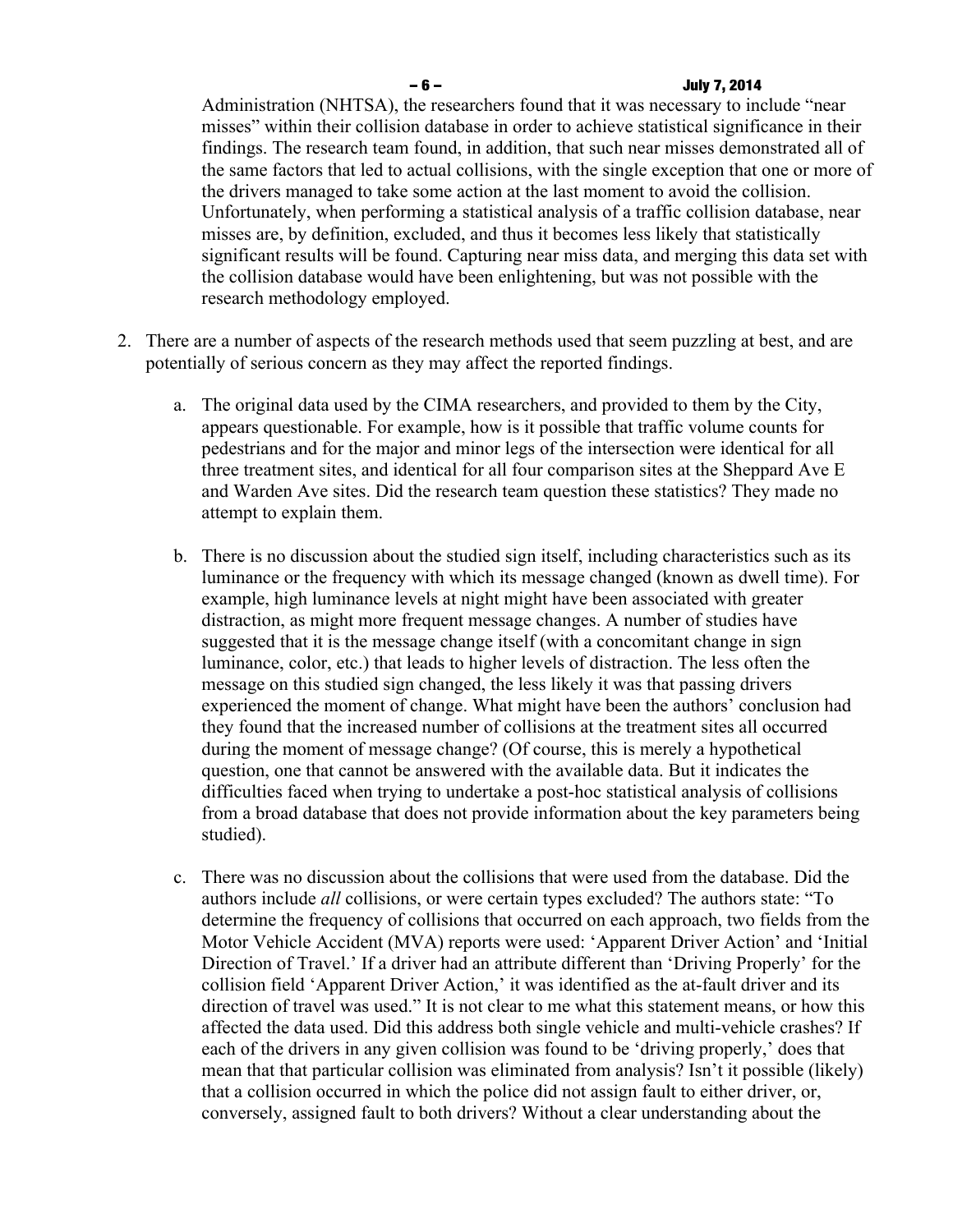### – 7 – July 7, 2014

authors' use of the MVA database, I am unable to determine whether their methods of collision assignment and analysis were reasonable. In any event, if any collisions reported in the MVA database were eliminated from analysis for reasons discussed herein, the effect would be to reduce the significance of the findings, and this cannot be discounted.

- d. The authors include a puzzling statement in their discussion of the treatment and comparison sites. They state: "A review of collisions on the mid-block sections of each approach of each intersection was undertaken to determine if any were related to the signalized intersection or the scrolling signs and, therefore, need to be included in the analysis." This statement is confusing for several reasons. First, how did the researchers attempt to relate these mid-block collisions to the intersections, and what were the results? Second, were these midblock collisions treated as a separate data set? Third, and of most concern is their potential relationship to "the scrolling signs." The obvious question is – What scrolling signs? There is no mention of any such scrolling signs anywhere else in this report. How many such signs were there? Where were they located? Were they considered to be part of the comparison sites? This confusing statement, completely out of context with the rest of the report, raises additional questions about the adequacy of the research methodology, and about the true difference between treatment and control sites. Depending upon what is really meant by this statement, the potential exists for an inappropriate reduction in the number of collisions observed at the comparison sites, and a concomitant artificial loss of statistical significance.
- 3. Given the above caveats, it is not surprising that statistically significant results were not obtained. Nonetheless, it is interesting to observe that all three of the treatment sites experienced an increase in collisions after the digital sign was erected (by 17%, 20%, and 7%), whereas the single comparison site at the same location experienced a decrease in collisions by 17%.
- 4. Before the city accepts the results of this study as valid, these apparent discrepancies should be clarified and, if necessary, the analysis redone.

## Document #3 – Before/After Collision Analysis at Mid-Block Locations.

- 1. Unfortunately, time did not permit more than a cursory review of this report. Accordingly, my review is limited to raising a few questions about the approach employed.
- 2. As stated above, there are a number of limitations that apply to post-hoc reviews of collision data that form the basis for studies of this type. A thorough discussion of such limitations in provided in my 2009 NCHRP report, to which the CIMA reviewers refer in their Technical Memorandum #1.
- 3. There seems to be no discussion of how the comparison sites were selected, or the characteristics of these sites. Since the collision rates in the treatment sections were compared to those in the comparison sections, such a description is warranted. For example, one presumes that the comparison sections were matched to the treatment sections for characteristics such as road geometry, traffic volumes, number of lanes, posted speed limit, prevailing speeds, traffic enforcement, etc., but this is insufficient. To truly serve as a comparison section, one must know the basis of this comparison. That is, were comparison sections devoid of all signs, or might there have been on-premise (sometimes called first-person) signs present? Is it possible that